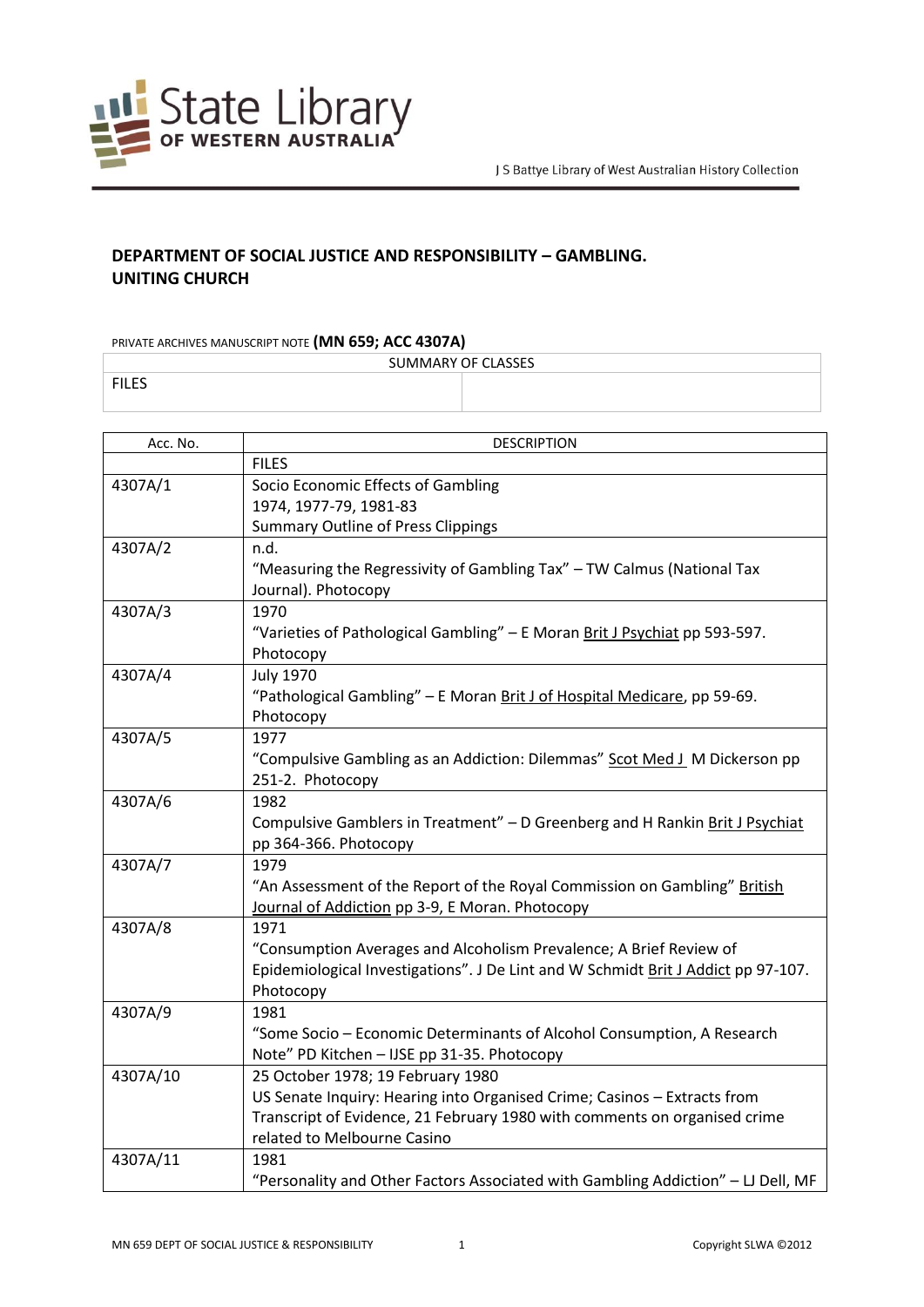

J S Battye Library of West Australian History Collection

|          | Ruzicka and AT Palisi - Inter J Addictions pp 149-156. Photocopy                   |
|----------|------------------------------------------------------------------------------------|
| 4307A/12 | 1981                                                                               |
|          | "Cessation of High Frequency Gambling and Withdrawal Symptoms", I Wray and         |
|          | DG Dickerson, Brit J Addict. Photocopy                                             |
| 4307A/13 | February 1982                                                                      |
|          | "The Social Risks of Casinos" D Phillips - Australian Festival of Light Resource   |
|          | Paper. Photocopy                                                                   |
| 4307A/14 | 18 June 1981                                                                       |
|          | "Case Histories and Shorter Communications" - H Rankin pp 185-7. Photocopy         |
| 4307A/15 | September 1982                                                                     |
|          | "The Gambling Trap" - J Green Psychology Today pp 50-5. Photocopy                  |
| 4307A/16 | [1982]                                                                             |
|          | "Should Victoria Gamble on a Casino?" - Division of Social Justice, Uniting Church |
|          | in Australia, Synod of Victoria, Submission to the Board of Enquiry into Casino    |
|          | n.d.                                                                               |
| 4307A/17 | [1981]                                                                             |
|          | "Submission to South Australian Select committee on a Casino in South Australia"   |
|          | - Dept of Community Welfare, n.d.                                                  |
| 4307A/18 | 1983                                                                               |
|          | Social Responsibility Working Group: Report to Synod - Uniting Church in           |
|          | Australia                                                                          |
| 4307A/19 | 7 July 1983                                                                        |
|          | "Casinos Only Winners in Atlantic City - Daily News. Photocopy                     |
| 4307A/20 | 20 January 1986                                                                    |
|          | "Police Clean Up in Battle of London Gaming Tables". Photocopy of newspaper        |
|          | cutting - source not given                                                         |
| 4307A/21 | n.d.                                                                               |
|          | "The Social Risks of Casino Gambling" - JH Skolnick - Source not given.            |
|          | Photocopy                                                                          |
| 4307A/22 | 24 September 1986                                                                  |
|          | "Gambling and Car Crashes" - J Tully, New Life Ministry - Broadbeach,              |
|          | Queensland. Photocopy                                                              |
| 4307A/23 | 13 May 1986                                                                        |
|          | "Gold Coast Has Blackest Record Death Figures" - G Metcalf, Bulletin. Photocopy    |
| 4307A/24 | 13 May 1991                                                                        |
|          | Address to South Australian Conference on Gambling - B Smith                       |
| 4307A/25 | n.d.                                                                               |
|          | "From Adventurous to Compulsive Gambling" - Chap. 4 from Compulsive                |
|          | Gamblers - J Livingstone, Harper Torch books N.4. Photocopy                        |
| 4307A/26 | n.d.                                                                               |
|          | "The Effects of Competition on Tax Revenues in the Casino Gaming Industry" RS      |
|          | Guthrie, National Tax Journal Vol. 34, No. 21 pp 261-5. Photocopy                  |
| 4307A/27 | n.d.                                                                               |
|          | Graph showing distribution of drinkers according to average daily volume of        |
|          | consumption - Source not given                                                     |
| 4307A/28 | n.d.                                                                               |
|          | "The Socio - Economic implications of Casino Investment in WA" Author not          |
|          | given                                                                              |
| 4307A/29 | n.d.                                                                               |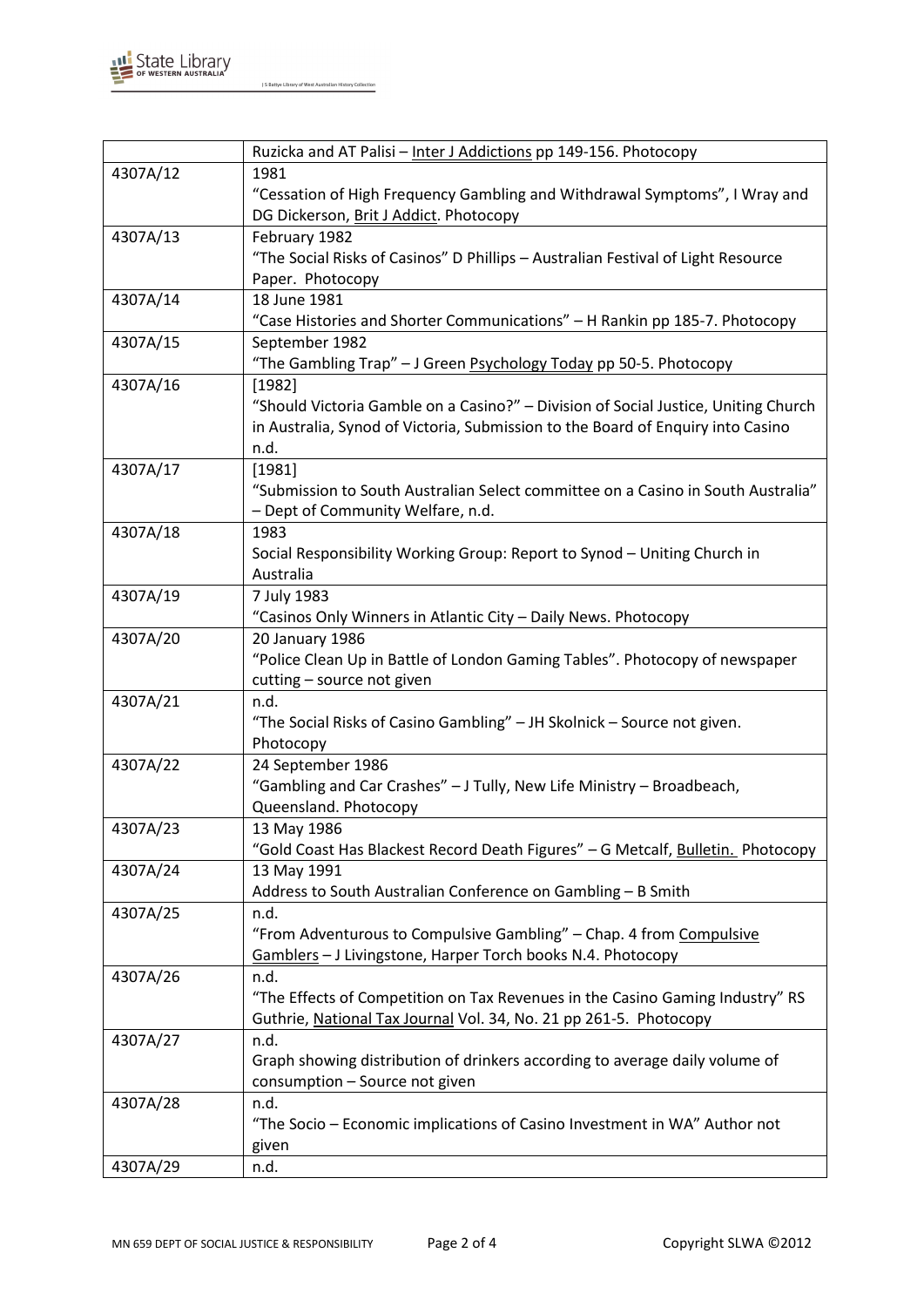

J S Battye Library of West Australian History Collection

|          | Statistics on WA Gambling - Handwritten                                           |
|----------|-----------------------------------------------------------------------------------|
| 4307A/30 | n.d.                                                                              |
|          | "Social and Economic Costs of Gambling - Handwritten draft of a pamphlet          |
|          | setting out the Uniting Church, WA Synod's submission to the WA Government        |
|          | Inquiry conducted by the Casino Advisory Committee. Includes reference list       |
| 4307A/31 | Material includes:                                                                |
|          | 1983-1984                                                                         |
|          | Correspondence                                                                    |
| 4307A/31 | 1983                                                                              |
|          | Memo from Synod Social Responsibility Committee to parishes                       |
| 4307A/31 | 1982-1984                                                                         |
|          | Minutes - Social Responsibility Working Group (some incomplete)                   |
| 4307A/31 | 1981-1984                                                                         |
|          | Miscellaneous items including resource kit on gambling, and "Eight steps taken to |
|          | monitor and oppose the introduction of casinos in WA                              |
| 4307A/31 | 1981-1984                                                                         |
|          | both prepared by Social Responsibility Committee                                  |
| 4307A/31 | 1983, 1984                                                                        |
|          | Newsletters - WA Social Justice News (2)                                          |
| 4307A/31 | 1983                                                                              |
|          | Pamphlet - "Don't let the die be cast"                                            |
| 4307A/31 | 1982-1984                                                                         |
|          | Press clippings                                                                   |
| 4307A/31 | 1983-1984                                                                         |
|          | Press Statements (3)                                                              |
| 4307A/31 | 1984                                                                              |
|          | Report of Social Responsibility Committee to Synod                                |
| 4307A/31 | 1982,1983                                                                         |
|          | Resolutions, Synod                                                                |
| 4307A/32 | 1982-83                                                                           |
|          | Victorian Casino Inquiry (incl. Summary of Campaign by Inter-Church Committee     |
|          | on Casinos: Submission by Uniting Church, Victorian Synod; Inquiry Reports; Anti- |
|          | Casino Appeal Financial Statement, June 30, 1983; Pamphlet: "Should Victoria      |
|          | Gamble on a Casino?")                                                             |
| 4307A/33 | 17 November 1983                                                                  |
|          | Canberra Casino: Impact on the economy, tourism and crime; (distributed to        |
|          | Liberal, National and Democrat MP's                                               |
| 4307A/33 | n.d.                                                                              |
|          | Submission to the ACT House of Assembly Select Committee into the Proposed        |
|          | Casino in the ACT, by KJ Aldred                                                   |
| 4307A/34 | <b>July 1982</b>                                                                  |
|          | Submission to [Victorian] Casino Enquiry from Blackburn North Baptist Church      |
|          | <b>July 1982</b>                                                                  |
|          | Monuments to Man's Stupidity; A Synopsis of the Significant Findings [of the      |
|          | Victorian Casino Enquiry]                                                         |
| 4307A/35 | <b>July 1983</b>                                                                  |
|          | Uniting Church Submission to the WA Government Casino Advisory Committee          |
| 4307A/36 | December 1981                                                                     |
|          | Statements in Support of the Uniting Church's Submission to the Casino Enquiry    |